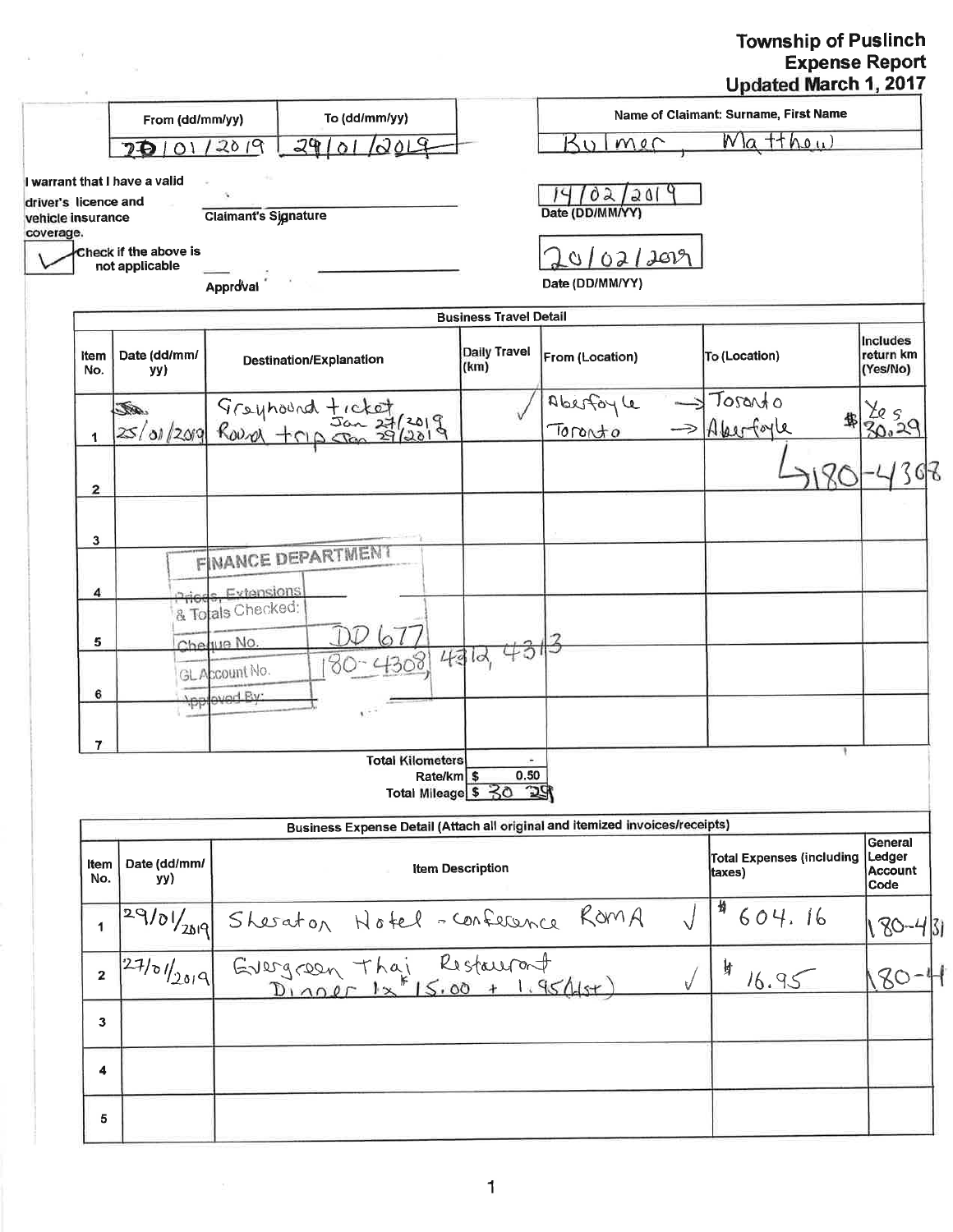|   |                            | <b>Township of Puslinch</b><br><b>Expense Report</b><br><b>Updated March 1, 2017</b> |
|---|----------------------------|--------------------------------------------------------------------------------------|
| 6 |                            |                                                                                      |
|   |                            |                                                                                      |
|   | <b>Totals</b>              | $-0.1$                                                                               |
|   | <b>Total \$ Amount Due</b> | $-40$                                                                                |

 $\frac{1}{2}$ 

 $\sim$ 

 $\alpha$ 

 $\sim 100$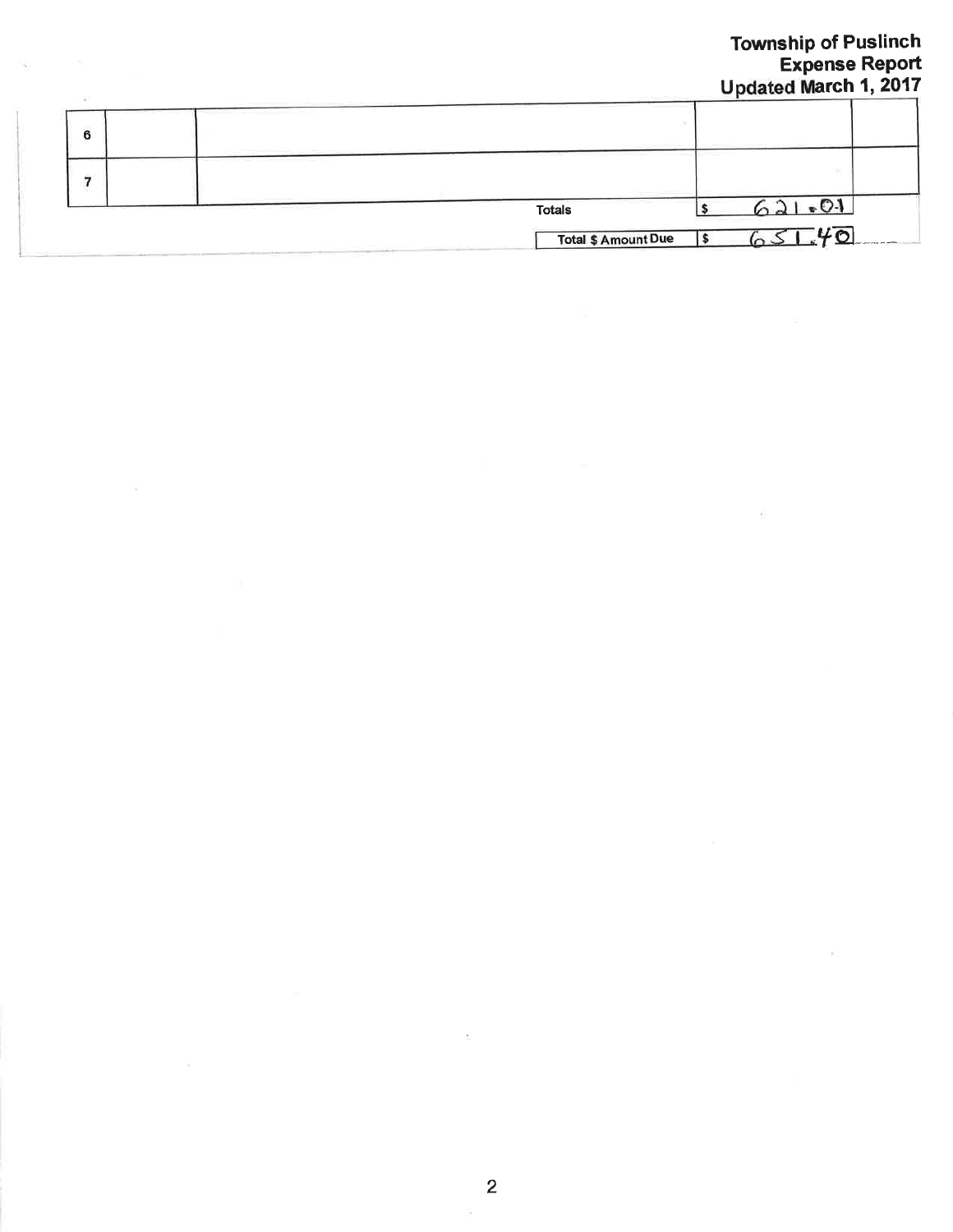Sheraton Centre Toronto Hotel 123 Queen Street West Toronto, ON M5H 2M9 Canada Tel: (416) 361-1000 Fax: 416-947-4854

 $x = 1000$ 

 $\sim$ 

 $\sim^{-1}$ 

## S

## **Sheraton**<sup>®</sup>

| <b>MATTHEW BULMER</b>                   | Page Number         | ÷ |           | Invoice Nbr | 969417 |
|-----------------------------------------|---------------------|---|-----------|-------------|--------|
| 7404 Wellington Rd 34                   | <b>Guest Number</b> | ÷ | 7140727   |             |        |
| Puslinch, ON, N0B2J0                    | Folio ID            | ÷ | A         |             |        |
| Canada                                  | <b>Arrive Date</b>  |   | 27-JAN-19 | 11:16       |        |
| AS1108 - ROMA ASSOCIATION OF MUNICPALIT | Depart Date         |   | 29-JAN-19 | 08:27       |        |
|                                         | No. Of Guest        |   |           |             |        |
|                                         | Room Number         |   | 1733      |             |        |
|                                         | Club Account        |   |           |             |        |
|                                         |                     |   |           |             |        |

Tax lnvoice

## Tax lD: <sup>737124495</sup>

| Date      | Reference                          | Description                          | Charges (CAD)   | Credits (CAD) |  |  |  |
|-----------|------------------------------------|--------------------------------------|-----------------|---------------|--|--|--|
| 27-JAN-19 | RT1733                             | Room Chrq - Grp - Association        | 257.00          |               |  |  |  |
| 27-JAN-19 | RT1733                             | Room HST                             | 33.41           |               |  |  |  |
| 27-JAN-19 | RT1733<br>Municipal Tax            |                                      | 10.28           |               |  |  |  |
| 27-JAN-19 | RT1733<br><b>HST Municipal Tax</b> |                                      | $1.34 \sqrt{ }$ |               |  |  |  |
| 28-JAN-19 | RT1733                             | Room Chrg - Grp - Association        | 257.00          |               |  |  |  |
| 28-JAN-19 | RT1733                             | Room HST                             | 33.41           |               |  |  |  |
| 28-JAN-19 | RT1733                             | Municipal Tax                        | 10.28           |               |  |  |  |
| 28-JAN-19 | RT1733                             | <b>HST Municipal Tax</b>             | 1.34            |               |  |  |  |
| 29-JAN-19 | V1                                 | <b>Visa-9969</b>                     |                 | $-604.06$     |  |  |  |
|           | xxxxxx9969                         | ***For Authorization Purpose Only*** |                 |               |  |  |  |
|           | Code<br>Date                       | Authorized                           |                 |               |  |  |  |
|           | 27-JAN-19                          | 09034F<br>693.9                      |                 |               |  |  |  |

| ** Total    | 604.06 | $-604.06$ |
|-------------|--------|-----------|
| *** Balance | 0.00   |           |

Continued on the next page